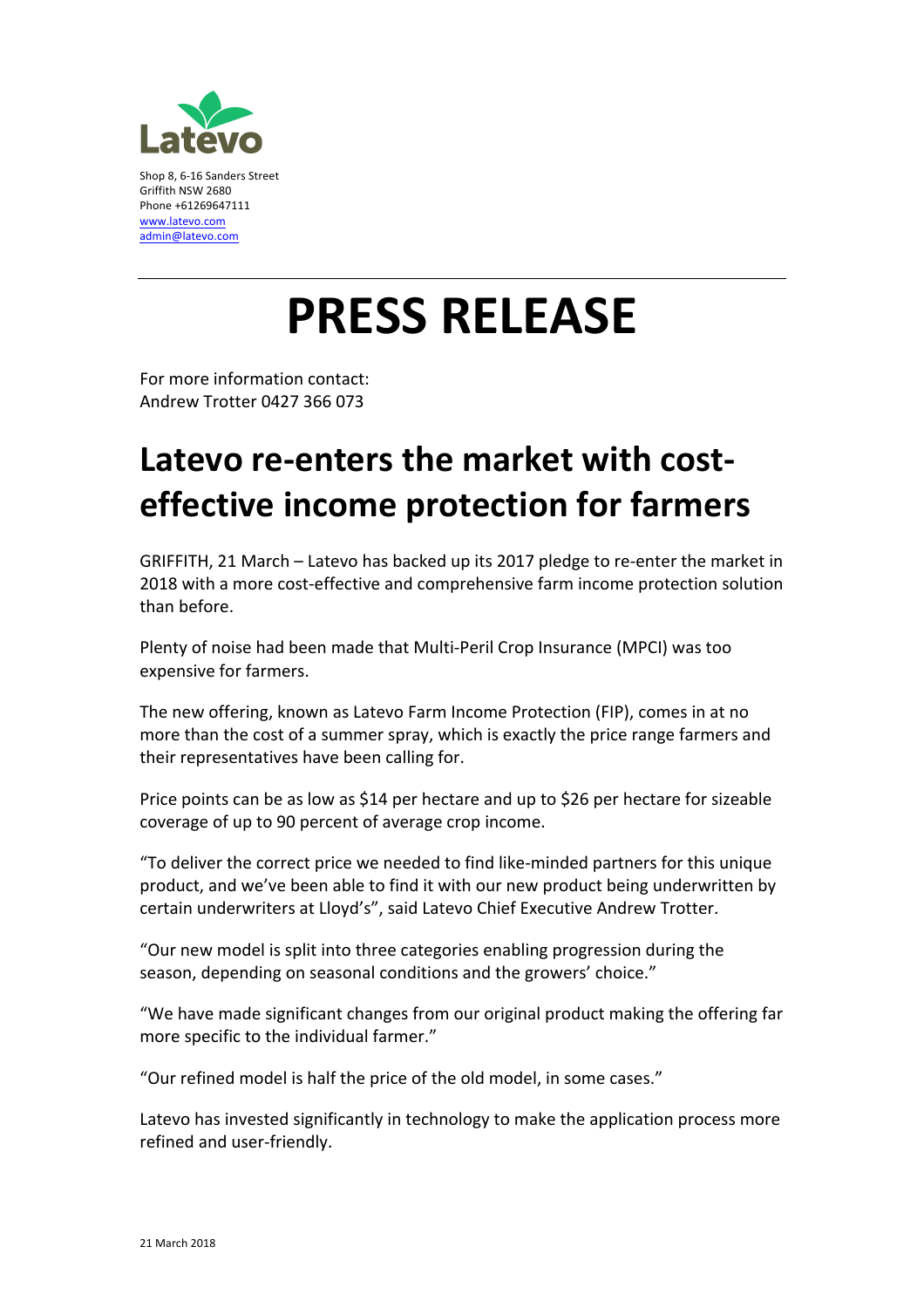Gone are the days of wads of paper forms and the process has been simplified with a new online application process.

Head of Latevo operations Felicity Nolen, said it has been a productive period for the company.

"The key to delivering the best price point to farmers is our high-level of due diligence in assessing each farming entity on their individual merits." Ms Nolen said.

"Without having a full understanding of a growers' financial history it is impossible to offer a competitive solution and outsourcing the individual financial assessment component to Agri-Analytics has been a massive step forward for the simplification of the application process."

"When we decided to build the Latevo app we wanted to provide on-the-spot indicative premium estimates for farmers so they know upfront what kind of coverage and price points will be available to them."

"Farmers now have access to the app 24 hours a day, 7 days a week and we're really excited to have this technology available to them."

Another innovative solution launching in 2018 is Latevo Crop Monitor, which incorporates an on-farm weather station.

Latevo Crop Monitor is a custom application developed by Geosys that integrates Latevo's proprietary algorithms to better monitor crops throughout the season.

"The addition of the Latevo Crop Monitor to both our underwriting and client offering is a massive step forward in helping our farmers achieve their potential yields, it allows complete transparency when moving from category to category during the season", said Latevo Chief Executive Andrew Trotter.

"The ability of Geosys to custom configure its Croptical platform to meet our innovative insurance solution is an absolute credit."

"Latevo Crop Monitor allows real-time access to farmers about their crops and the season, which is a key part in building grower confidence for crop insurance here in Australia."

The Latevo product will be offered to farmers exclusively through carefully selected brokers and agents to ensure that growers benefit fully from the certainty that this product offers.

It is imperative that the growers are working with people that fully understand the product offering given the additional profits the added certainty can bring to farmers businesses.